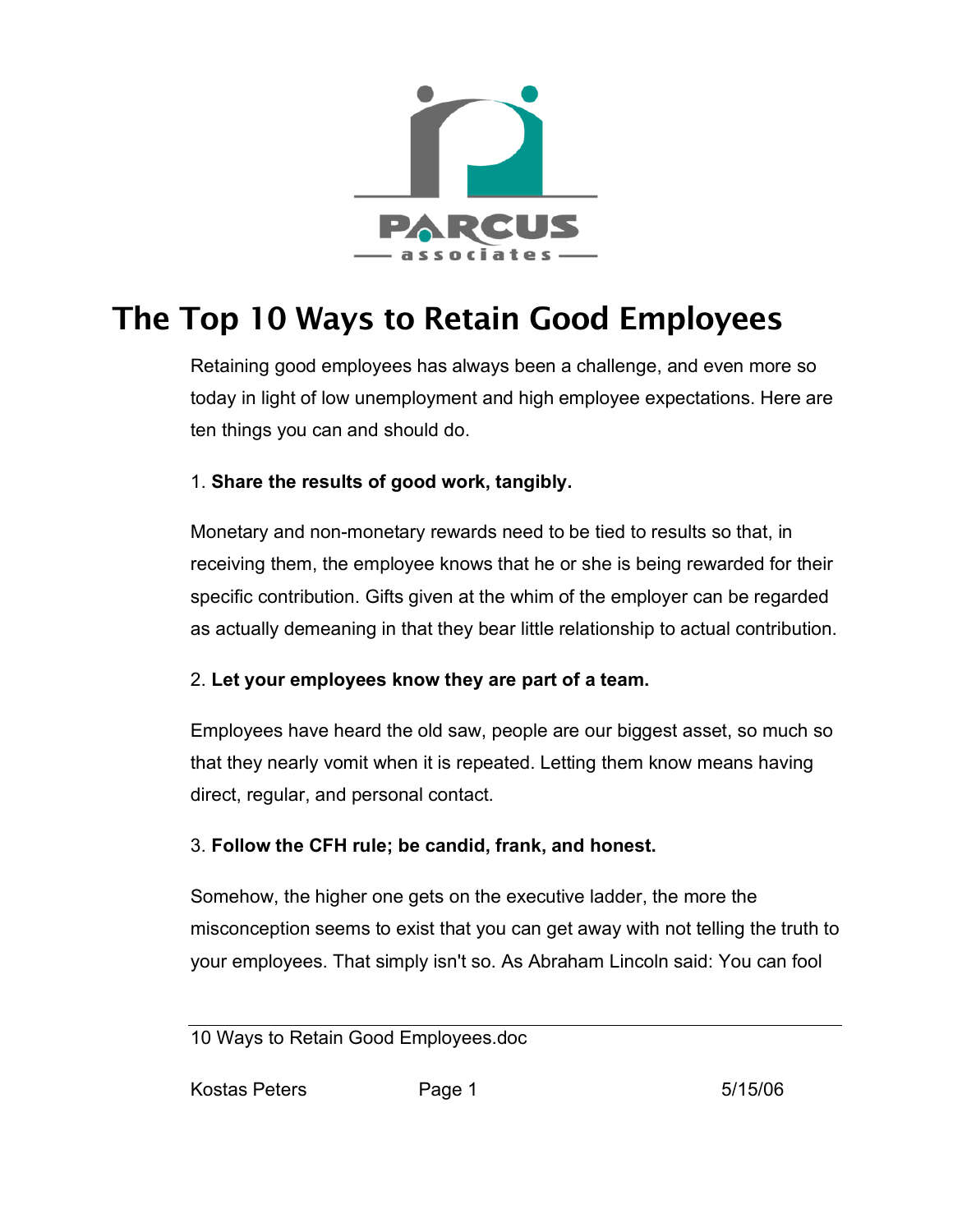some of the people some of the time, etc. Being less than honest means that you'll get less than the best from your people.

#### 4. **Don't spare the bad news.**

Some employers have a penchant for spreading the good news and hoarding the bad on the grounds that their employees won't be able to take it. The surprising thing is that, given a chance, most people are more resilient than we think.

## 5. **Little things mean a lot.**

Have you ever received a card or note out of the blue, when you were down or having a hard time, from someone who knew and simply took the time to let you know that he or she cared? Taking time to find out what's going on with your employees (yes, after 5:00 PM) and letting them know you care--with a card, a call, or simply a word, can make a huge difference.

## 6. **Recognize that suspicion is normal.**

As an employer, you may not want to hear it, but one of the unfortunate effects of downsized America is employers are, in general, not regarded as believable! So, it takes patience, fortitude, and a good deal of practice to get to the point where you are believed by your people. Don't become dismayed, just keep at it, as long as what you do and say is real.

#### 7. **Distribute choice perks.**

As long as you are in business for a profit, no business can afford to operate as though all people and positions are equal, because they're not! Some people are more talented than others; some have more energy, drive, and concern; and some demand more because they can get it. For those in this

10 Ways to Retain Good Employees.doc

Kostas Peters **Page 2** 5/15/06